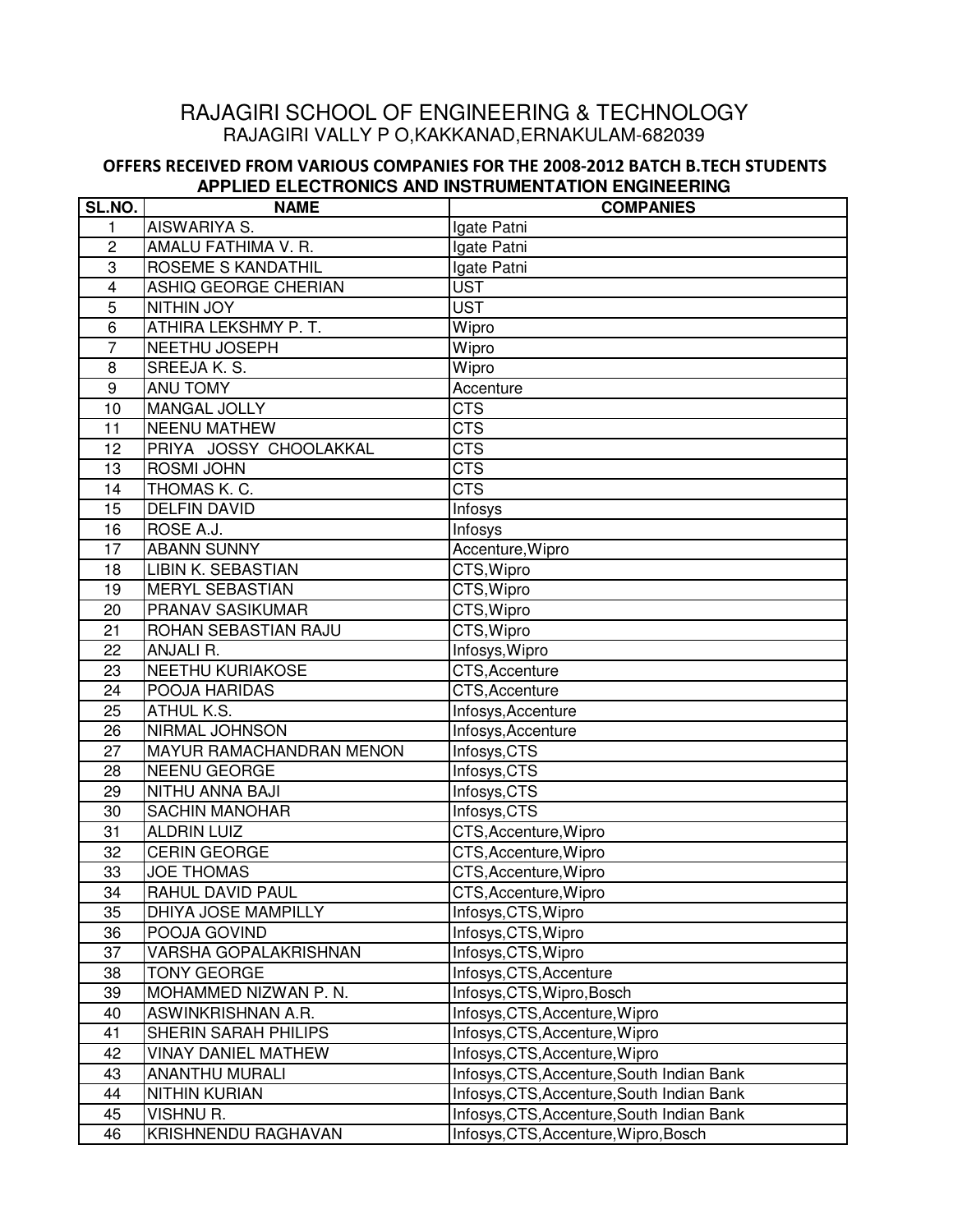### **COMPUTER SCIENCE AND ENGINEERING**

| SL.NO.         | <b>NAME</b>                 | <b>COMPANIES</b>                   |
|----------------|-----------------------------|------------------------------------|
| 1              | <b>TINTU VINCENT</b>        | <b>Standard Chartered Bank</b>     |
| $\overline{c}$ | AMRUTH M.D.                 | Igate Patni                        |
| 3              | <b>ROHAN KOSHY</b>          | Sourcebits                         |
| 4              | AISWARYA LEKSHMI M.         | <b>HCL</b>                         |
| 5              | <b>ANCY VINCENT</b>         | <b>HCL</b>                         |
| 6              | <b>ARUN TOMY</b>            | <b>HCL</b>                         |
| $\overline{7}$ | <b>LINSON THOMAS</b>        | <b>HCL</b>                         |
| 8              | PAVITHRA G.K.               | <b>HCL</b>                         |
| 9              | <b>TANIA BOSCO</b>          | <b>HCL</b>                         |
| 10             | <b>AHAMED SUHAIL E</b>      | Wipro                              |
| 11             | JENETTE JOHNSON VADUKKOOT   | <b>CTS</b>                         |
| 12             | PEARLY MARIA JOSEPH         | <b>CTS</b>                         |
| 13             | PRINCE CHAMPAPPILLY         | Reubro International               |
| 14             | NIMISHA T. BELAL            | <b>HCL, Standard Charterd Bank</b> |
| 15             | <b>ALDRIT JUDE LIVERA</b>   | CTS, HCL                           |
| 16             | ANJU S.                     | CTS, HCL                           |
| 17             | <b>BENICIA JOY</b>          | CTS, HCL                           |
| 18             | <b>FABEENA MARY</b>         | CTS, HCL                           |
| 19             | <b>MARIA JACOB</b>          | CTS, HCL                           |
| 20             | <b>MARIYA BENNY</b>         | CTS, HCL                           |
| 21             | MAYBIN C.B.                 | CTS, HCL                           |
| 22             | <b>NEELU SUSAN PHILIP</b>   | CTS, HCL                           |
| 23             | <b>STANLY THOMAS</b>        | CTS, HCL                           |
| 24             | <b>SUJI JOSE</b>            | CTS, HCL                           |
| 25             | NAVYA JACOB                 | Infosys, HCL                       |
| 26             | ROSHAN SHAJU                | Accenture, Wipro                   |
| 27             | <b>ASTRO CHACKO VAYALIL</b> | CTS, Wipro                         |
| 28             | VINEETTA WILLS              | CTS, Wipro                         |
| 29             | <b>JOHN MATHEW</b>          | Infosys, Wipro                     |
| 30             | <b>ALBIN GEORGE</b>         | CTS, Accenture                     |
| 31             | <b>PAUL VARGHESE</b>        | Infosys, Accenture                 |
| 32             | <b>TEENU THOMAS</b>         | Infosys, CTS                       |
| 33             | ASWATHY M. VASUDEVAN        | Wipro, HCL, Arbitron               |
| 34             | FEMI MARGRET MATHEW         | Infosys, HCL, Arbitron             |
| 35             | PRIYA RAJU                  | Infosys, CTS, Arbitron             |
| 36             | <b>JITHUN VIJAY</b>         | Infosys, HCL, Sourcebits           |
| 37             | AKSHARA V. RAJALAKSHMY      | Accenture, Wipro, HCL              |
| 38             | ASHWATHY S.G.               | Accenture, Wipro, HCL              |
| 39             | CHINCHU WILLIAM             | Accenture, Wipro, HCL              |
| 40             | ANJALI P.R.                 | CTS, Wipro, HCL                    |
| 41             | <b>MEREEN PAULOSE</b>       | CTS, Wipro, HCL                    |
| 42             | <b>RESHMA TRESA PILSON</b>  | CTS, Wipro, HCL                    |
| 43             | PONNU ROSE MARIA            | Infosys, Wipro, HCL                |
| 44             | <b>JERRIN JOSEPH</b>        | Infosys, Accenture, HCL            |
| 45             | <b>NIVIL BOBAN</b>          | CTS, Accenture, Wipro              |
| 46             | <b>ELIZABETH ANDREWS</b>    | Infosys, Accenture, Wipro          |
| 47             | <b>JEET SURESH PAUL</b>     | Infosys, Accenture, Wipro          |
| 48             | NIKHILA S.                  | Infosys, Accenture, Wipro          |
| 49             | <b>CIGI VARGHESE</b>        | Infosys, CTS, Wipro                |
| 50             | RICHU VARGHESE JOHN         | Infosys, CTS, Wipro                |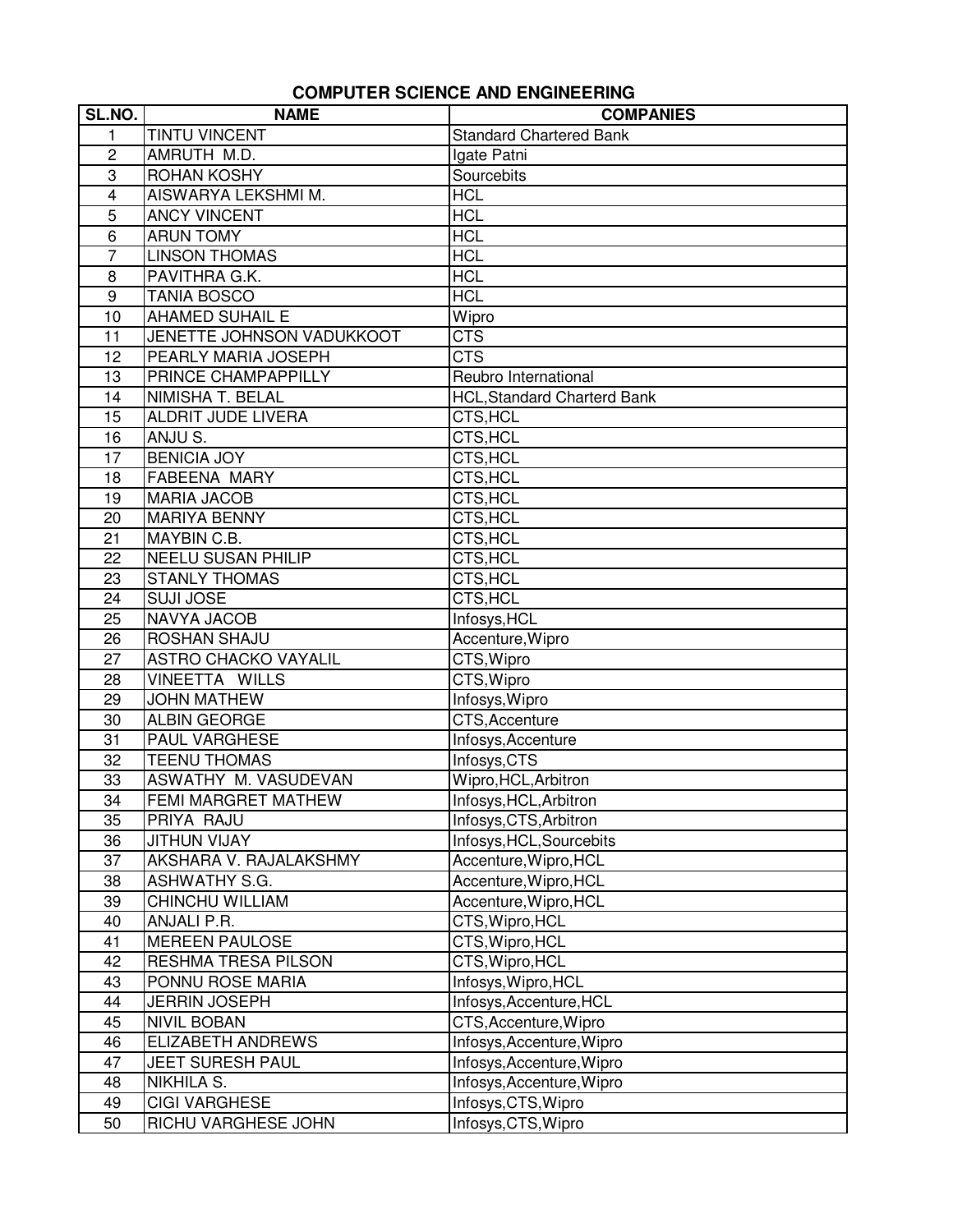| 51  | VIDHYA C.                     | Infosys, CTS, Wipro                        |
|-----|-------------------------------|--------------------------------------------|
| 52  | LAKSHMI S.R.                  | Infosys, CTS, Accenture                    |
| 53  | NISHA ELSA DAVID              | Infosys, CTS, Accenture                    |
| 54  | PAUL J. THOMAS                | Infosys, CTS, Accenture                    |
| 55  | YOGEETHA N.P.                 | Infosys, CTS, Accenture                    |
| 56  | AMALA BASHA ALUNGAL           | Infosys, CTS, Wipro, Arbitron              |
| 57  | <b>BENNY DALBY THOOMKUZHY</b> | CTS, Accenture, Wipro, HCL                 |
| 58  | N. GAYATHRI MENON             | CTS, Accenture, Wipro, HCL                 |
| 59  | <b>MEERA JOHN THAYIL</b>      | CTS, Accenture, Wipro, HCL                 |
| 60  | <b>SOJA MOHAMMED BASHEER</b>  | CTS, Accenture, Wipro, HCL                 |
| 61  | <b>ALEENA ANGEL XAVIER</b>    | Infosys, Accenture, Wipro, HCL             |
| 62  | ANN MARIA MANNAMPLACKAL       | Infosys, Accenture, Wipro, HCL             |
| 63  | RICHU JOSE                    | Infosys, Accenture, Wipro, HCL             |
| 64  | <b>CEENA JACOB</b>            | Infosys, CTS, Wipro, HCL                   |
| 65  | <b>MINU FRANCIS</b>           | Infosys, CTS, Wipro, HCL                   |
| 66  | NIDHEESH KUMAR R.             | Infosys, CTS, Wipro, HCL                   |
| 67  | <b>SILVI DANIEL</b>           | Infosys, CTS, Wipro, HCL                   |
| 68  | <b>BORIS B. JOSEPH</b>        | Infosys, CTS, Wipro, HCL                   |
| 69  | AMRITHA R.                    | Infosys, CTS, Accenture, HCL               |
| 70  | <b>ANU VARGHESE</b>           | Infosys, CTS, Accenture                    |
| 71  | <b>JISHA MARY JOSE</b>        | Infosys, CTS, Accenture                    |
| 72  | PEETUS AUGUSTINE              | Infosys, CTS, Accenture                    |
| 73  | <b>REMYA PADMADAS</b>         | Infosys, CTS, Accenture                    |
| 74  | RIYA MATHAI                   | Infosys, CTS, Accenture                    |
| 75  | <b>SARATH FRANCIS</b>         | Infosys, CTS, Accenture                    |
| 76  | CHRISTINA TERESE JOSEPH       | Infosys, CTS, Accenture, Wipro             |
| 77  | <b>CHRISTY JOSEPH</b>         | Infosys, CTS, Accenture, Wipro             |
| 78  | <b>DEEPA TREESA SABU</b>      | Infosys, CTS, Accenture, Wipro             |
| 79  | JINJU ALPHONSA THOMAS         | Infosys, CTS, Accenture, Wipro             |
| 80  | JOEL KURUVILLA DANIEL         | Infosys, CTS, Accenture, Wipro             |
| 81  | <b>LAKSHMI GIRISH KUMAR</b>   | Infosys, CTS, Accenture, Wipro             |
| 82  | NAYANA SEBASTIAN              | Infosys, CTS, Accenture, Wipro             |
| 83  | NRITHYA K. PADMADAS           | Infosys, CTS, Accenture, Wipro             |
| 84  | PRIYANKA SUSAN VINSON         | Infosys, CTS, Accenture, Wipro             |
| 85  | <b>SUBIN THOMAS</b>           | Infosys, CTS, Accenture, Wipro             |
| 86  | <b>TONY JAMES</b>             | Infosys, CTS, Accenture, Wipro             |
| 87  | <b>LINDA LAZAR</b>            | Infosys, CTS, Accenture, Wipro, Arbitron   |
| 88  | ARCHANA SASI KUMAR            | Infosys, CTS, Accenture, Wipro, Sourcebits |
| 89  | <b>JESLY VARGHESE</b>         | Infosys, CTS, Accenture, Wipro, Sourcebits |
| 90  | <b>ABIN JACOB MATHEW</b>      | Infosys, CTS, Accenture, Wipro, HCL        |
| 91  | <b>ALKA LUQMAN</b>            | Infosys, CTS, Accenture, Wipro, HCL        |
| 92  | <b>ANJELA MATHEW</b>          | Infosys, CTS, Accenture, Wipro, HCL        |
| 93  | <b>ANN MATHEW</b>             | Infosys, CTS, Accenture, Wipro, HCL        |
| 94  | ANU BOBY JOSEPH               | Infosys, CTS, Accenture, Wipro, HCL        |
| 95  | ANU V.                        | Infosys, CTS, Accenture, Wipro, HCL        |
| 96  | C. GEORGE PHILIP              | Infosys, CTS, Accenture, Wipro, HCL        |
| 97  | LINI PIUS K.                  | Infosys, CTS, Accenture, Wipro, HCL        |
| 98  | <b>MARIA SIMON</b>            | Infosys, CTS, Accenture, Wipro, HCL        |
| 99  | <b>MARY SAUMYA</b>            | Infosys, CTS, Accenture, Wipro, HCL        |
| 100 | <b>NAEEMA RABIA</b>           | Infosys, CTS, Accenture, Wipro, HCL        |
| 101 | <b>NISHMA SAGIR</b>           | Infosys, CTS, Accenture, Wipro, HCL        |
| 102 | ROSE MARY ROY                 | Infosys, CTS, Accenture, Wipro, HCL        |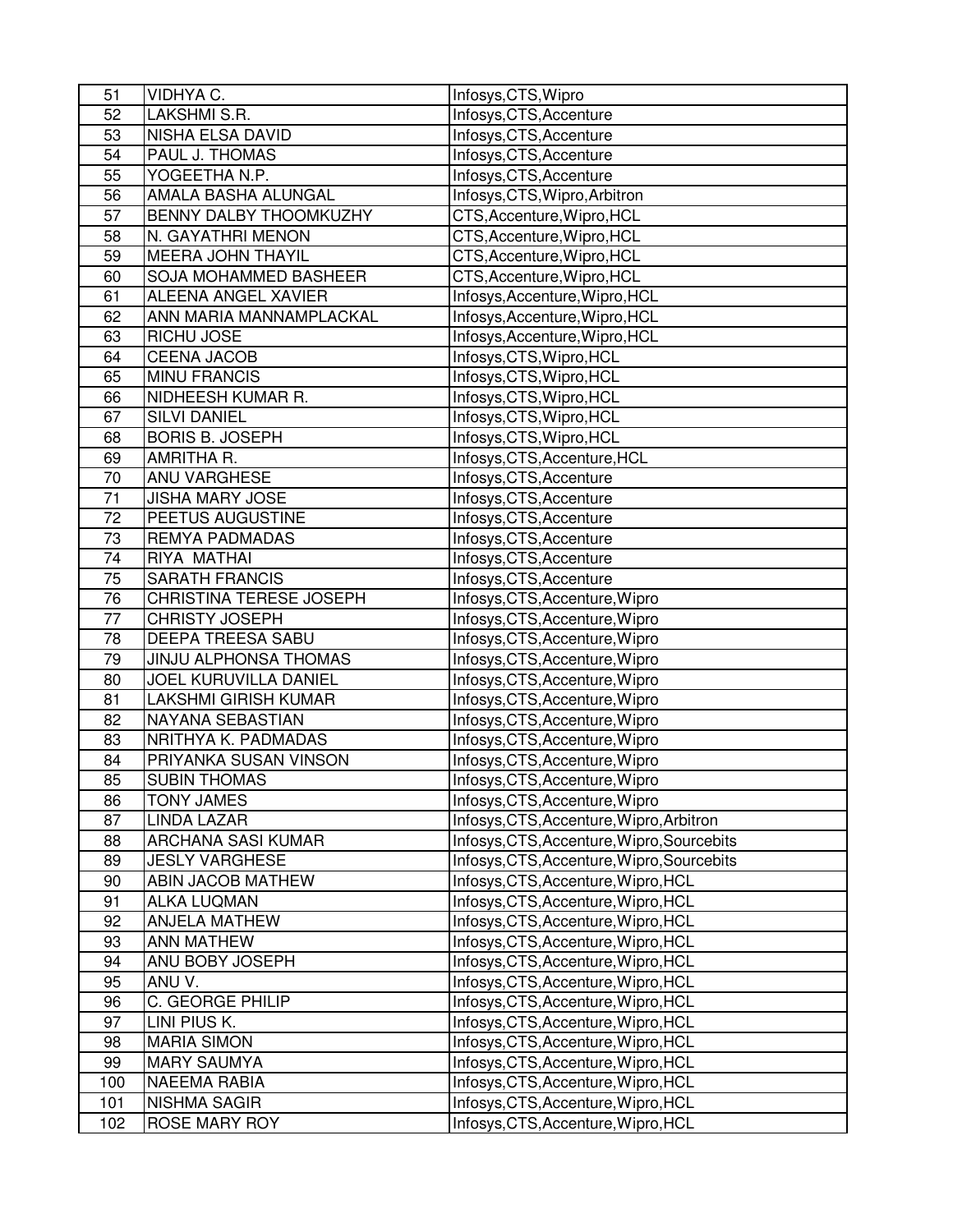| 103 | <b>IROSMY ALEX</b>         | Infosys, CTS, Accenture, Wipro, HCL                    |
|-----|----------------------------|--------------------------------------------------------|
| 104 | <b>SHEETAL SAM ABRAHAM</b> | Infosys, CTS, Accenture, Wipro, HCL                    |
| 105 | INEENA MARY GEORGE         | Infosys, CTS, Accenture, Wipro, South Indian Bank      |
| 106 | <b>JAMAL S. PILLA</b>      | Infosys, CTS, Accenture, Wipro, HCL, South Indian Bank |
|     |                            |                                                        |

## **ELECTRONICS AND COMMUNICATION ENGINEERING**

| <b>ANTONY ATTOKARAN</b><br><b>HCL</b><br>1<br><b>HCL</b><br>$\overline{c}$<br><b>MAINU SCARIA</b> |  |
|---------------------------------------------------------------------------------------------------|--|
|                                                                                                   |  |
|                                                                                                   |  |
| DENNEES M.S.<br>3<br>Wipro                                                                        |  |
| JAISANKAR O. K.<br>$\overline{4}$<br>CTS                                                          |  |
| <b>CTS</b><br>5<br><b>NOEL THOMAS ALEX</b>                                                        |  |
| <b>CTS</b><br>6<br>SADATH MOHAMED BABU                                                            |  |
| $\overline{7}$<br><b>CTS</b><br><b>SANDY OLIVERO</b>                                              |  |
| <b>CTS</b><br>SHINOO THOMAS<br>8                                                                  |  |
| 9<br>SHRUTHI SAJAN GEORGE<br><b>CTS</b>                                                           |  |
| THOMAS T. THOMAS<br><b>CTS</b><br>10                                                              |  |
| 11<br><b>WILFRED BABY</b><br>Infosys, Bosch                                                       |  |
| <b>DISPY VARGHESE</b><br>Wipro, HCL<br>12                                                         |  |
| Wipro, HCL<br>13<br><b>GINO GEORGE</b>                                                            |  |
| Wipro, HCL<br>14<br><b>JITHIN SKARIA JACOB</b>                                                    |  |
| <b>SANU K. ANTO</b><br>Wipro, HCL<br>15                                                           |  |
| SINNY P. SUNNY<br>16<br>Wipro, HCL                                                                |  |
| 17<br><b>ANOOP PAUL</b><br>Accenture, HCL                                                         |  |
| <b>ANU RAJAN</b><br>CTS, HCL<br>18                                                                |  |
| 19<br><b>JACOB BABU</b><br>CTS, HCL                                                               |  |
| 20<br>NIKHILA GEORGE<br>CTS, HCL                                                                  |  |
| 21<br>RAHUL RAMESH<br>Infosys, HCL                                                                |  |
| 22<br><b>REENU JAMES</b><br>Infosys, HCL                                                          |  |
| 23<br>SHIBIN E. BALAN<br>Infosys, HCL                                                             |  |
| RINSON JOHN<br><b>HCL,Suntec</b><br>24                                                            |  |
| 25<br><b>ROJAN PAUL</b><br><b>HCL,Suntec</b>                                                      |  |
| 26<br>JITHIN S.<br>CTS, Wipro                                                                     |  |
| 27<br><b>RENI R. KUTTICKAL</b><br>CTS, Wipro                                                      |  |
| <b>DITTU JOJU</b><br>Infosys, Wipro<br>28                                                         |  |
| AASHIKA ELIZABETH ALEXANDER<br>29<br>CTS, Accenture                                               |  |
| 30<br><b>JOE THALIATH</b><br>CTS, Accenture                                                       |  |
| 31<br><b>NIKHIL JOY</b><br>CTS, Accenture                                                         |  |
| 32<br>MALAVIKA S.<br>Infosys, Accenture                                                           |  |
| 33<br>Infosys, CTS<br><b>JESIN JAMES</b>                                                          |  |
| 34<br><b>PAULCY PAUL</b><br>Infosys, CTS                                                          |  |
| <b>VISHNU RAGHAVAN</b><br>35<br>Infosys, CTS                                                      |  |
| 36<br>GEETHU V.V.<br>Wipro, HCL, Bosch                                                            |  |
| Infosys, HCL, Bosch<br>37<br>DEEPAK T. J.                                                         |  |
| 38<br><b>SACHIN TOM</b><br>Accenture, Wipro, HCL                                                  |  |
| 39<br><b>ANCY ANTONY</b><br>CTS, Wipro, HCL                                                       |  |
| CTS, Wipro, HCL<br>ANEESH S. S.<br>40                                                             |  |
| 41<br>RIJO SEBASTIAN<br>CTS, Wipro, HCL                                                           |  |
| <b>NEENA WILSON</b><br>42<br>Wipro, HCL, FACE                                                     |  |
| 43<br>ANN TREASA ITTOOP<br>CTS, Accenture, HCL                                                    |  |
| 44<br>JOHN AUGUSTINE<br>CTS, Accenture, HCL                                                       |  |
| 45<br>PRIYA PAUL<br>CTS, Accenture, HCL                                                           |  |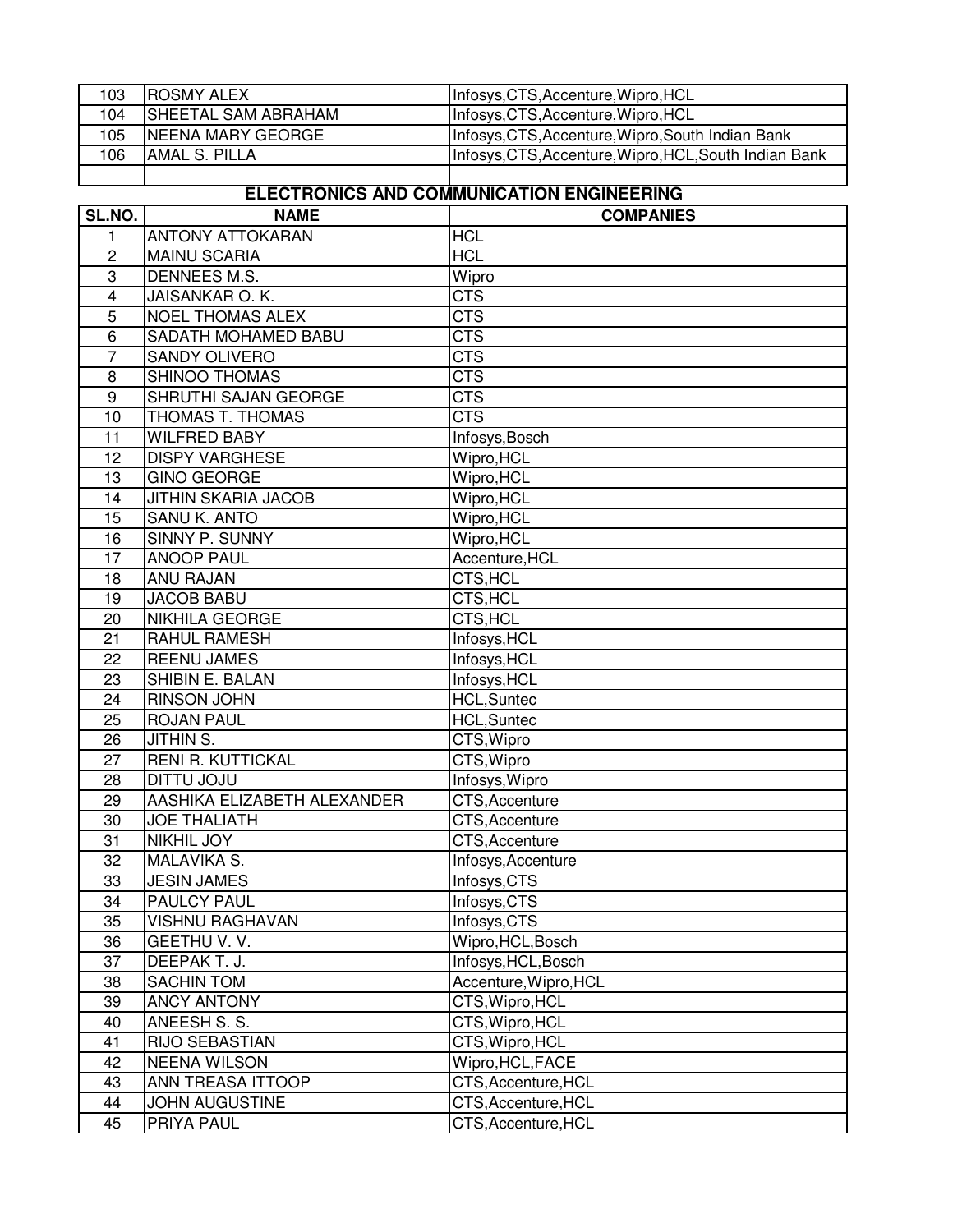| 46 | <b>NITHIN JOHN</b>        | Infosys, Accenture, HCL               |
|----|---------------------------|---------------------------------------|
| 47 | <b>REJIT M. ANTONY</b>    | Infosys, Accenture, HCL               |
| 48 | <b>ANJU PHILIP</b>        | Infosys, CTS, HCL                     |
| 49 | <b>ASHISH KURIAN</b>      | Infosys, CTS, HCL                     |
| 50 | <b>BINCY BABY</b>         | Infosys, CTS, HCL                     |
| 51 | JINJU P.K.                | Infosys, CTS, HCL                     |
| 52 | SHANKAR RAMA VARMA        | Infosys, CTS, HCL                     |
| 53 | <b>MEGHA ANN PHILIP</b>   | Infosys, CTS, HCL                     |
| 54 | <b>MELVIN SHAJI</b>       | Infosys, CTS, HCL                     |
| 55 | NEETHU JOSE               | Infosys, CTS, HCL                     |
| 56 | TINKU JOHN VARGHESE       | Infosys, CTS, HCL                     |
| 57 | <b>ABEY ALEX</b>          | CTS, Accenture, Wipro                 |
| 58 | PARVATHI REGHUNATH        | CTS, Accenture, Wipro                 |
| 59 | THUHINA J. CHANDRAN       | CTS, Accenture, Wipro                 |
| 60 | NISHA MATHEW              | Infosys, Accenture, Wipro             |
| 61 | <b>ALEX EDISON</b>        | Infosys, CTS, Wipro                   |
| 62 | <b>BITTU JOJU</b>         | Infosys, CTS, Wipro                   |
| 63 | JACOB JAIN KALLUKALAM     | Infosys, CTS, Wipro                   |
| 64 | <b>LINUMON THOMAS</b>     | Infosys, CTS, Wipro                   |
| 65 | ANU CATHERINE GEORGE      | Infosys, CTS, Accenture               |
| 66 | ARJUN R.                  | Infosys, CTS, Accenture               |
| 67 | <b>NIRMAL THOMAS</b>      | Infosys, CTS, Accenture               |
| 68 | <b>VISHNUPRIYA R.</b>     | Infosys, CTS, Accenture               |
| 69 | SANJITH VARGHEESE         | Infosys, Wipro, HCL, Bosch            |
| 70 | <b>APARNA S. BABU</b>     | Infosys, CTS, HCL, Bosch              |
| 71 | <b>KAVITHA K. THOMAS</b>  | Infosys, CTS, HCL, Bosch              |
| 72 | <b>ARUN PAUL</b>          | Infosys, CTS, Wipro, Bosch            |
| 73 | NIMMY TRESA CHACKO        | Infosys, CTS, Wipro, Bosch            |
| 74 | <b>AKHIL RAJU</b>         | Infosys, CTS, Accenture, Bosch        |
| 75 | <b>ANJU SUSAN EAPEN</b>   | Infosys, CTS, Accenture, Bosch        |
| 76 | <b>ASWATHI R. NAIR</b>    | Infosys, CTS, Accenture, Bosch        |
| 77 | <b>ANNAMOL ALEX</b>       | CTS, Accenture, Wipro, HCL            |
| 78 | RINI TREASA SEBASTIAN     | CTS, Accenture, Wipro, HCL            |
| 79 | DAYANA KURIAKOSE          | Infosys, CTS, Wipro, HCL              |
| 80 | <b>DIVYA JEROME</b>       | Infosys, CTS, Wipro, HCL              |
| 81 | <b>MERRY GLOBIN</b>       | Infosys, CTS, Wipro, HCL              |
| 82 | SNEHA JAMES               | Infosys, CTS, Wipro, HCL              |
| 83 | SREELAKSHMI S.            | Infosys, CTS, Wipro, HCL              |
| 84 | <b>DONA VARGHESE</b>      | Infosys, CTS, Accenture               |
| 85 | <b>LAKSHMI ANTONY</b>     | Infosys, CTS, Accenture               |
| 86 | ROHIN VARGHESE THOMAS     | Infosys, CTS, Accenture               |
| 87 | SANJU ALIAS K. VARGHESE   | Infosys, CTS, Accenture               |
| 88 | AISWARYA R.               | Infosys, CTS, Accenture               |
| 89 | DEEPU JOSE                | Infosys, CTS, Accenture, Wipro        |
| 90 | MINU MARY SANTHOSH        | Infosys, CTS, Accenture, Wipro        |
| 91 | <b>RENO RAJAN CHRISTY</b> | Infosys, CTS, Accenture, Wipro        |
| 92 | ALMA O.A.                 | CTS, Accenture, Wipro, HCL, Bosch     |
| 93 | <b>GEORGE JOHNSON</b>     | Infosys, CTS, Accenture, HCL, Bosch   |
| 94 | CHETHAN S.                | Infosys, CTS, Accenture, HCL, Bosch,  |
| 95 | <b>MAHIMA SUNNY</b>       | Infosys, CTS, Accenture, Wipro, Bosch |
| 96 | NEETHU ACHA CHERIAN       | Infosys, CTS, Accenture, Wipro, Bosch |
| 97 | AAGESH JOSE               | Infosys, CTS, Accenture, Wipro, HCL   |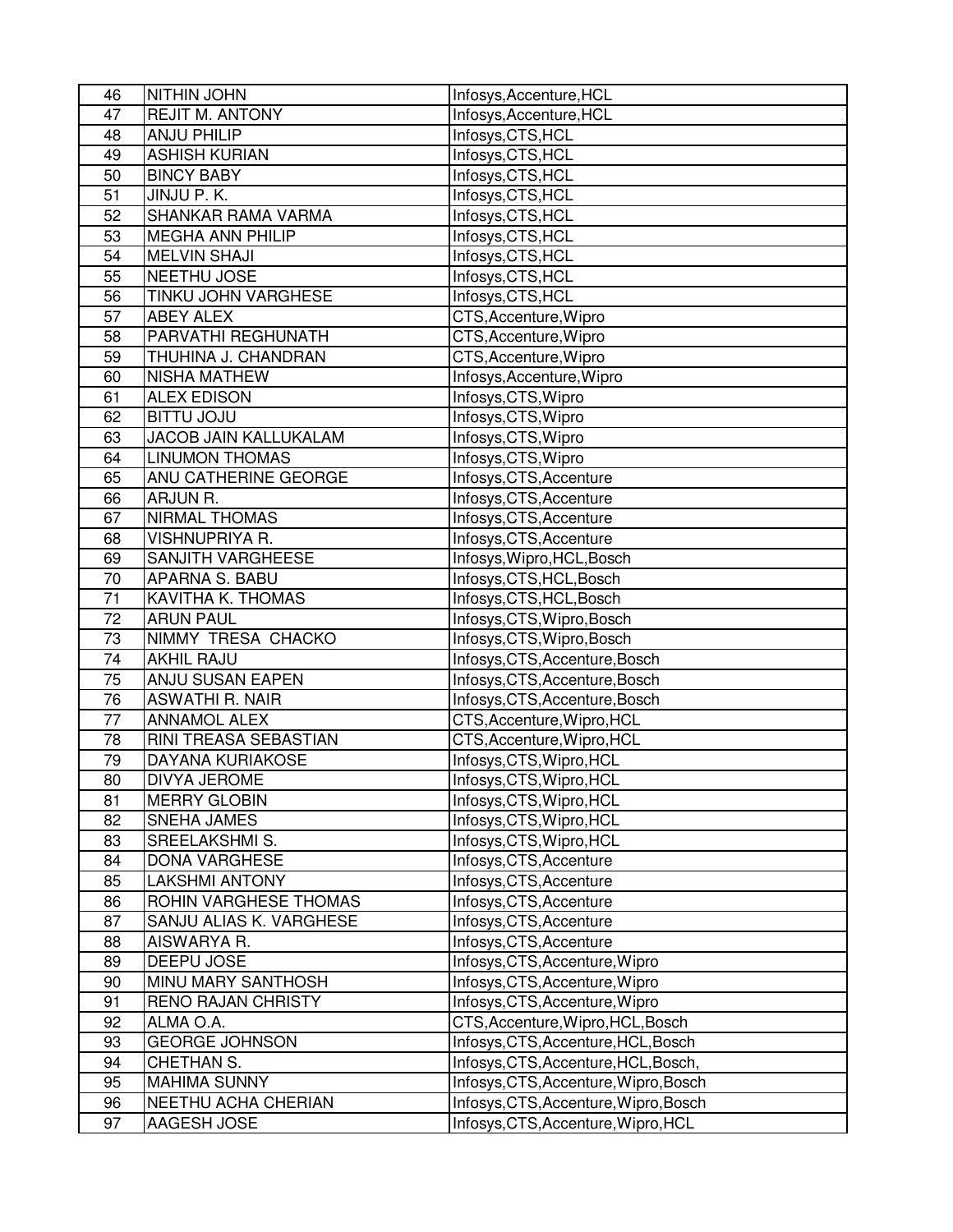| 98  | <b>CINJU JOSEPH</b>           | Infosys, CTS, Accenture, Wipro, HCL         |
|-----|-------------------------------|---------------------------------------------|
| 99  | <b>DEEPA DIVAKAR</b>          | Infosys, CTS, Accenture, Wipro, HCL         |
| 100 | ARCHANA M.                    | Infosys, CTS, Accenture, Wipro, HCL         |
| 101 | NEENU SUSAN GEORGE            | Infosys, CTS, Accenture, Wipro, HCL         |
| 102 | <b>SHANTHI ELEZABETH GIGI</b> | Infosys, CTS, Accenture, Wipro, HCL         |
| 103 | <b>JERIN MATHEW</b>           | Infosys, CTS, Wipro, HCL, South Indian Bank |
| 104 | <b>HARITHA JOHNS</b>          | Infosys, CTS, Accenture, Wipro, HCL, Bosch, |
| 105 | <b>MARY SANDHRA VINCENT</b>   | Infosys, CTS, Accenture, Wipro, HCL, Bosch, |
| 106 | <b>NICY V. AUGUSTINE</b>      | Infosys, CTS, Accenture, Wipro, HCL, Bosch, |
| 107 | <b>REJIN JOHNY</b>            | Infosys, CTS, Accenture, Wipro, HCL, Bosch, |
|     |                               |                                             |

# **ELECTRICAL AND ELECTRONICS ENGINEERING**

| SL.NO.          | <b>NAME</b>                          | <b>COMPANIES</b>                    |
|-----------------|--------------------------------------|-------------------------------------|
| $\mathbf{1}$    | <b>ARUN BABY</b>                     | Igate Patni                         |
| $\overline{2}$  | JIBIN GEORGE M.                      | Igate Patni                         |
| $\overline{3}$  | <b>LISS MARY</b>                     | Igate Patni                         |
| $\overline{4}$  | <b>MINUSHA KURIACHAN</b>             | Igate Patni                         |
| 5               | SURYA. C.G.                          | <b>UST</b>                          |
| 6               | <b>ABEENA LUIZ</b>                   | Wipro                               |
| $\overline{7}$  | <b>JISMI JOSE</b>                    | Wipro                               |
| $\overline{8}$  | <b>PAUL THOMAS</b>                   | Wipro                               |
| $\overline{9}$  | AJAY GOPAL C.                        | Accenture                           |
| 10              | AMAL G. PYNADATH                     | <b>CTS</b>                          |
| $\overline{11}$ | ANJU A. JACOB                        | Infosys                             |
| 12              | P. P. JOHN                           | Infosys                             |
| 13              | AISWARYA M. S.                       | <b>CTS, Standard Chartered Bank</b> |
| 14              | <b>ASWATHY T. A.</b>                 | <b>CTS, Standard Chartered Bank</b> |
| 15              | ALVIN KURIAN AUGUSTINE               | CTS, Bosch                          |
| 16              | <b>VIVEK SURESH BABU THURAVUPALA</b> | CTS, Sourcebits                     |
| 17              | N. A. ABDUL AZEEM                    | Accenture, Wipro                    |
| 18              | MILCAH GEORGE KOLLENCHIRA            | Accenture, Wipro                    |
| 19              | <b>SACHIN BALU VARGHESE</b>          | Accenture, Wipro                    |
| 20              | <b>BETZ MARY WALKER</b>              | CTS, Wipro                          |
| 21              | PREETHY JOY                          | CTS, Wipro                          |
| 22              | <b>BETSY BABY</b>                    | Infosys, Wipro                      |
| 23              | <b>DAISY DAVIS</b>                   | Infosys, Wipro                      |
| $\overline{24}$ | <b>NEENU MATHEW</b>                  | Infosys, Wipro                      |
| 25              | <b>GOKUL S.</b>                      | Infosys, Accenture                  |
| 26              | <b>NITHIN THOMAS</b>                 | Accenture, South Indian Bank        |
| $\overline{27}$ | ARJUN P. RAJ                         | Infosys, CTS                        |
| 28              | <b>REENI D'CRUZ</b>                  | Infosys, CTS                        |
| 29              | STEPHY P. J.                         | Infosys, CTS                        |
| 30              | UNNIKANNAN S KESHAV                  | Infosys, CTS                        |
| 31              | FEBIN POTHEN JOSEPH                  | CTS, Accenture, Wipro               |
| 32              | NIKITHA ANTONY                       | Infosys, Accenture, Wipro           |
| 33              | <b>DIVYA RAMESH</b>                  | Infosys, CTS, Wipro                 |
| 34              | <b>JOSEPH BABU</b>                   | Infosys, CTS, Wipro                 |
| 35              | K.R. KRISHNA RAJ                     | Infosys, CTS, Wipro                 |
| 36              | NAVYA MARTIN K.                      | Infosys, CTS, Wipro                 |
| 37              | ROSMINE JOY                          | Infosys, CTS, Wipro                 |
| 38              | SANAL DAS N.                         | Infosys, CTS, Wipro                 |
| 39              | <b>AMRUTHA BABU</b>                  | Infosys, CTS, Accenture             |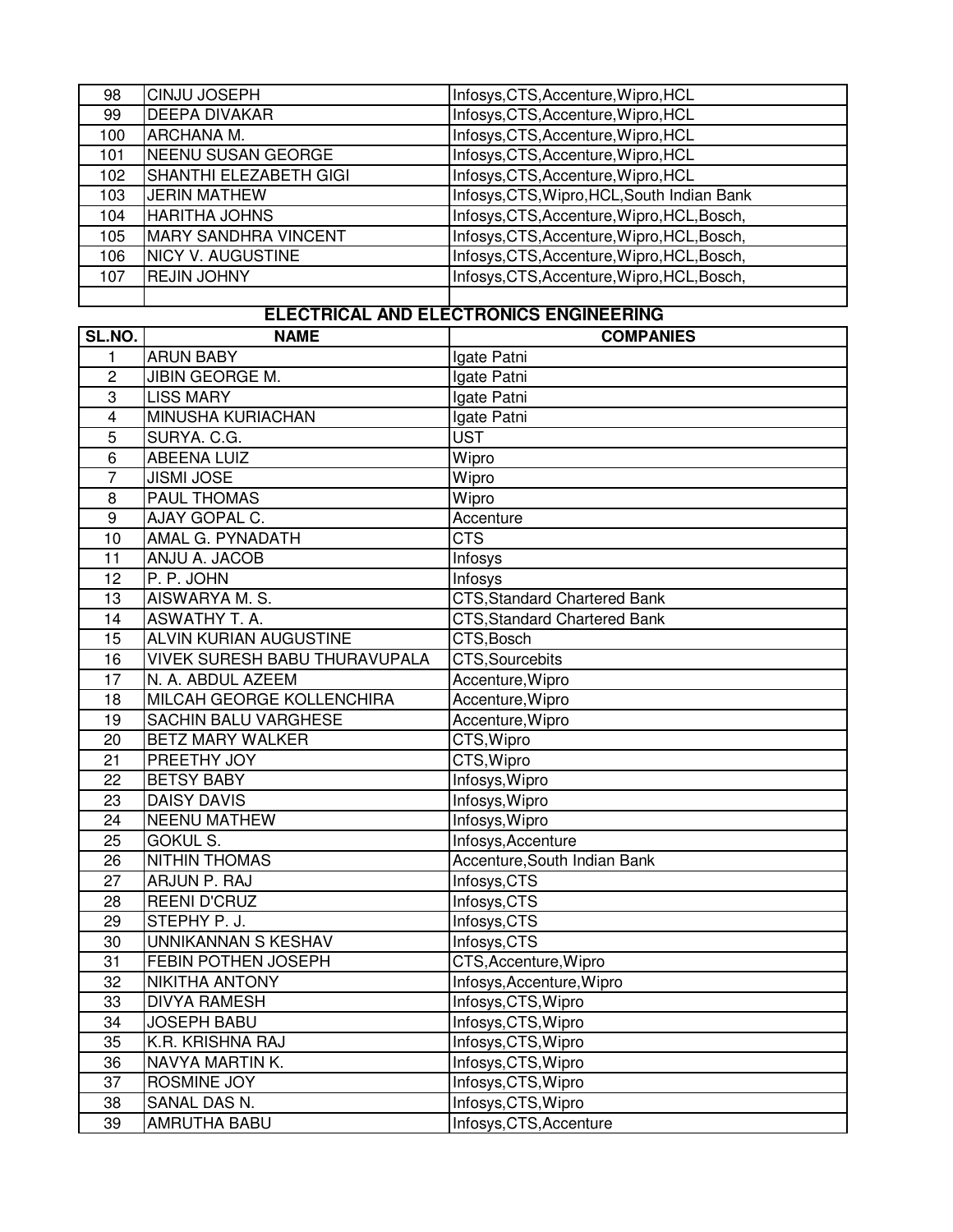| 40 | ELIZABETH JOSE KALLIATH   | Infosys, CTS, Accenture                           |
|----|---------------------------|---------------------------------------------------|
| 41 | <b>EMILIN SEBASTIAN</b>   | Infosys, CTS, Accenture                           |
| 42 | MITTU MARIA VARGHESE      | Infosys, CTS, Accenture                           |
| 43 | <b>ROSE SIMON</b>         | CTS, Accenture, Wipro, Bosch                      |
| 44 | PHILIP JOSEPH             | Infosys, CTS, Accenture, Wipro                    |
| 45 | <b>RESHMA VARGHESE</b>    | Infosys, CTS, Accenture, Wipro                    |
| 46 | <b>VAISAKH S. WARRIER</b> | Infosys, CTS, Accenture, Wipro                    |
| 47 | <b>EMY ANN OOMMEN</b>     | Infosys, CTS, Accenture, Wipro, Bosch             |
| 48 | THERUVATH PRANNOY MATHEW  | Infosys, CTS, Accenture, Wipro, South Indian Bank |
|    |                           |                                                   |

#### **INFORMATION TECHNOLOGY**

| SL.NO.           | <b>NAME</b>                      | <b>COMPANIES</b>                           |
|------------------|----------------------------------|--------------------------------------------|
| 1                | <b>LEETHA JAMES</b>              | Igate Patni                                |
| $\overline{c}$   | <b>GEONA JOSEPH</b>              | <b>UST</b>                                 |
| 3                | <b>BOBBY SEBASTIAN KARIYATTY</b> | Sourcebits                                 |
| $\overline{4}$   | CHRISTEENA ABRAHAM               | <b>HCL</b>                                 |
| 5                | <b>JINCY JOSEPH</b>              | <b>HCL</b>                                 |
| 6                | RONNIE ROY THOMAS                | <b>HCL</b>                                 |
| $\overline{7}$   | SHRUTHI ELIZABETH THOMAS         | Wipro                                      |
| 8                | <b>AMITHU BOSE</b>               | <b>CTS</b>                                 |
| $\boldsymbol{9}$ | <b>ARUN JOSEPH</b>               | <b>CTS</b>                                 |
| 10               | <b>SRUTHY ANTONY</b>             | <b>CTS</b>                                 |
| 11               | <b>VIVEK E.K.</b>                | <b>CTS</b>                                 |
| 12               | RAJI ELIZABETH JOHNY MANIKATH    | Infosys                                    |
| 13               | <b>BRINDA D. CHEERAN</b>         | <b>HCL, Standard Chartered Bank</b>        |
| 14               | <b>VINITHA RAJU</b>              | Accenture, Arbitron                        |
| 15               | <b>ANTONY PALACKAN</b>           | Wipro, HCL                                 |
| 16               | <b>GREESHMA MARY JOSPHIN</b>     | Infosys, HCL                               |
| 17               | <b>JENSON K. THOMAS</b>          | Infosys, Accenture                         |
| 18               | GREESHMA ELIZABETH CHACKO        | Infosys, CTS                               |
| 19               | <b>NEETHU SAMBHU</b>             | Infosys, CTS                               |
| 20               | LAKSHMI A. R.                    | CTS, Wipro, HCL                            |
| 21               | <b>JAN PRIYA JAMES</b>           | Wipro, HCL, South Indian Bank              |
| 22               | <b>JOB CHERIAN AMBOOKEN</b>      | CTS, Accenture, HCL                        |
| 23               | <b>SERENE JOY</b>                | CTS, Accenture, HCL                        |
| 24               | CHRISTOPHER JOHN VADAKKEL        | Infosys, Accenture, HCL                    |
| 25               | NEELIMA JIMMY                    | Infosys, Accenture, HCL                    |
| 26               | <b>SNEHA VINCENT</b>             | Infosys, Accenture, HCL                    |
| 27               | <b>ALEX MATHEW</b>               | Infosys, Accenture, Wipro                  |
| 28               | MOHAMED RIZWAN P.S.              | Infosys, CTS, Wipro                        |
| 29               | <b>MINTU MARY</b>                | Infosys, CTS, Accenture                    |
| 30               | HARIGOVIND RAVEENDRAN            | Infosys, CTS, Accenture, Subex             |
| 31               | <b>ANU THOMAS</b>                | CTS, Accenture, Wipro, HCL                 |
| 32               | <b>TANIYA FRANCIS</b>            | Infosys, Accenture, Wipro, HCL             |
| 33               | ANN MARY THOMAS                  | Infosys, CTS, Accenture                    |
| 34               | <b>ASWATHY K CHERIAN</b>         | Infosys, CTS, Accenture                    |
| 35               | ASHWANA KURIAN                   | Infosys, CTS, Accenture, Wipro             |
| 36               | <b>SRUTHI R. PAI</b>             | Infosys, CTS, Accenture, Wipro             |
| 37               | <b>NIKITA MARIAM KURIEN</b>      | Infosys, CTS, Accenture, Wipro, Sourcebits |
| 38               | <b>ANN PAUL</b>                  | Infosys, CTS, Accenture, Wipro, HCL        |
| 39               | <b>BALU V. THAYIL</b>            | Infosys, CTS, Accenture, Wipro, HCL        |
| 40               | FARZA SHEREEF P.K.               | Infosys, CTS, Accenture, Wipro, HCL        |